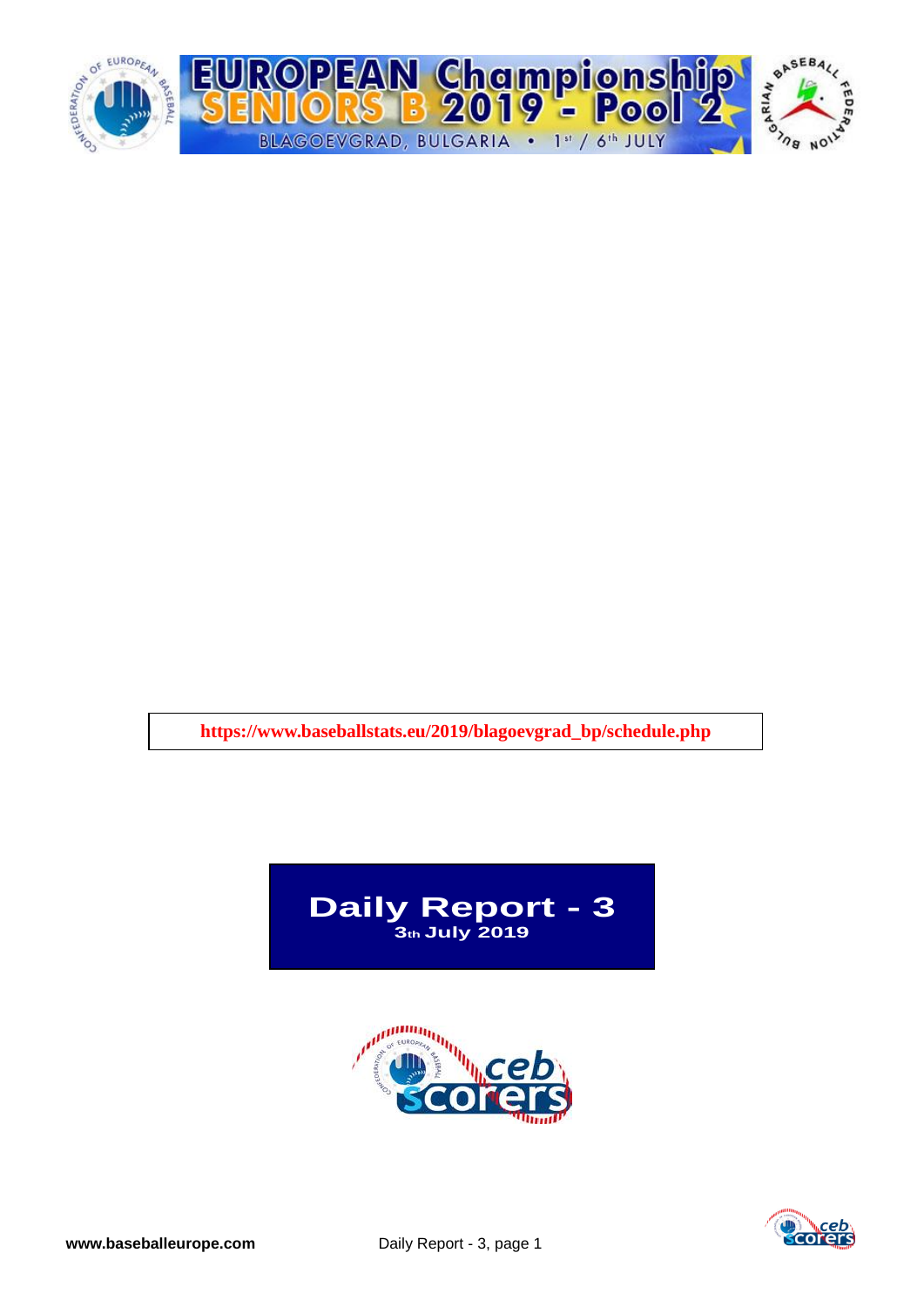

|                                | <b>Teams</b>              |
|--------------------------------|---------------------------|
| Bulgaria<br><b>The Company</b> | $E$ Greece                |
| H<br>Ireland                   | <u><del>↓</del> srael</u> |
| Russia<br>ـــ                  | <b>External</b> Serbia    |

|                 |         |                 |      | <b>Schedule</b>                       |                                |                    |                |
|-----------------|---------|-----------------|------|---------------------------------------|--------------------------------|--------------------|----------------|
| Game            | At time | <b>Ballpark</b> | Pool | Home team                             | Visiting team                  | <b>Final Score</b> | Inn            |
|                 |         |                 |      | Monday 1st July                       |                                |                    |                |
| $\overline{1}$  | 10:00   | Blagoevgrad     | A    | <u>اتكا</u><br><b>GREECE</b>          | $\frac{1}{2}$<br><b>ISRAEL</b> | $7 - 14$           |                |
| $\overline{a}$  | 13:30   | Blagoevgrad     | A    | <b>SERBIA</b>                         | <b>IRELAND</b>                 | $17 - 5$           | $\overline{7}$ |
| 3               | 17:30   | Blagoevgrad     | Α    | <b>BULGARIA</b>                       | <b>RUSSIA</b>                  | $0 - 21$           | 5              |
|                 |         |                 |      |                                       |                                |                    |                |
|                 |         |                 |      | <b>Tuesday 2nd July</b>               |                                |                    |                |
| $\overline{4}$  | 10:00   | Blagoevgrad     | A    | $\frac{1}{\sqrt{2}}$<br><b>ISRAEL</b> | <b>SERBIA</b>                  | $11 - 1$           | 8              |
| 5               | 13:30   | Blagoevgrad     | Α    | <b>RUSSIA</b>                         | <b>GREECE</b>                  | $14 - 8$           |                |
| $6\overline{6}$ | 17:00   | Blagoevgrad     | A    | <b>IRELAND</b>                        | <b>BULGARIA</b>                | $5 - 0$            |                |
|                 |         |                 |      | <b>Wednesday 3rd July</b>             |                                |                    |                |
| $\overline{7}$  | 10:00   | Blagoevgrad     | A    | <b>SERBIA</b>                         | 医<br><b>GREECE</b>             | $5 - 9$            |                |
| 8               | 13:30   | Blagoevgrad     | Α    | <b>RUSSIA</b>                         | <b>IRELAND</b>                 | $13 - 3$           | $\overline{7}$ |
| $\overline{9}$  | 17:00   | Blagoevgrad     | A    | $\frac{1}{2}$<br><b>ISRAEL</b>        | <b>BULGARIA</b>                | $8 - 0$            |                |
|                 |         |                 |      | Thursday 4th July                     |                                |                    |                |
| 10 <sub>1</sub> | 10:00   | Blagoevgrad     | A    | <b>GREECE</b>                         | <b>IRELAND</b>                 |                    |                |
| 11              | 13:30   | Blagoevgrad     | А    | <b>ISRAEL</b>                         | <b>RUSSIA</b>                  |                    |                |
| 12              | 17:00   | Blagoevgrad     | A    | <b>SERBIA</b>                         | <b>BULGARIA</b>                |                    |                |
|                 |         |                 |      |                                       |                                |                    |                |
|                 |         |                 |      | <b>Friday 5th July</b>                |                                |                    |                |
| 13              | 10:00   | Blagoevgrad     | А    | <b>IRELAND</b>                        | <b>ISRAEL</b>                  |                    |                |
| 14              | 13:00   | Blagoevgrad     | A    | <b>RUSSIA</b>                         | <b>SERBIA</b>                  |                    |                |
| 15              | 17:00   | Blagoevgrad     | A    | <b>BULGARIA</b>                       | <b>GREECE</b>                  |                    |                |
|                 |         |                 |      | <b>Saturday 6th July</b>              |                                |                    |                |
| 16              | 14:00   | Blagoevgrad     | Fi   | :: 1st ::                             | $::$ 2nd $::$                  |                    |                |

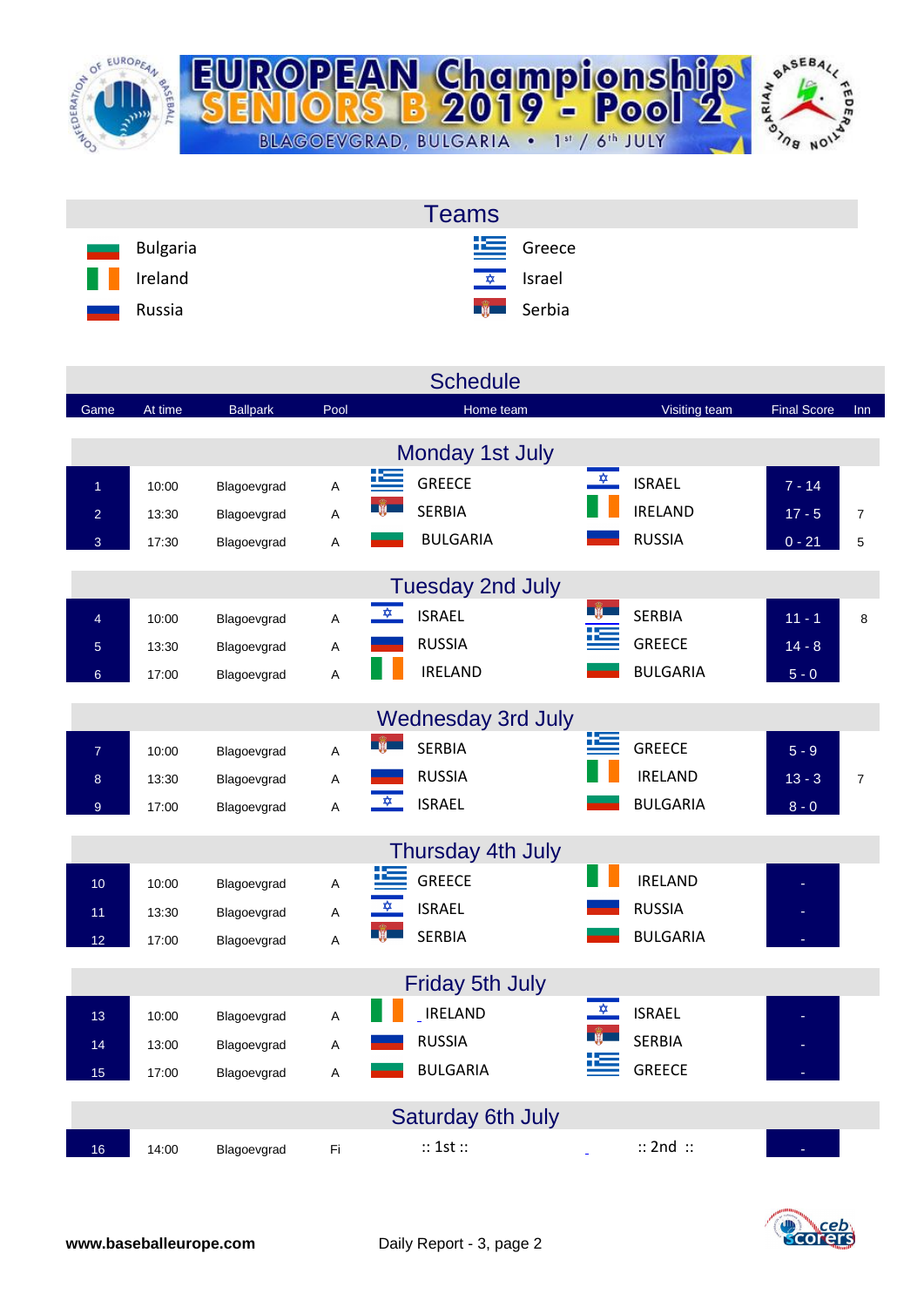

|                |                      | <b>Standing Pool A</b> |           |    |            |                |
|----------------|----------------------|------------------------|-----------|----|------------|----------------|
| Pos            | Team                 | <b>GP</b>              | <b>WO</b> | LO | <b>AVG</b> | <b>GB</b>      |
| ъ              | <b>ISRAEL</b>        | 3                      | 3         | 0  | 1000       | 0              |
| $\overline{2}$ | <b>RUSSIA</b>        | 3                      | 3         | 0  | 1000       | 0              |
| 3              | <b>E</b> GREECE      | 3                      |           | 2  | 333        | 2              |
| 4              | <b>IRELAND</b>       | 3                      |           | 2  | 333        | $\overline{2}$ |
| 5              | -10<br><b>SERBIA</b> | 3                      |           | 2  | 333        | 2              |
| 6              | <b>BULGARIA</b>      | 3                      | 0         | 3  | 0          | 3              |

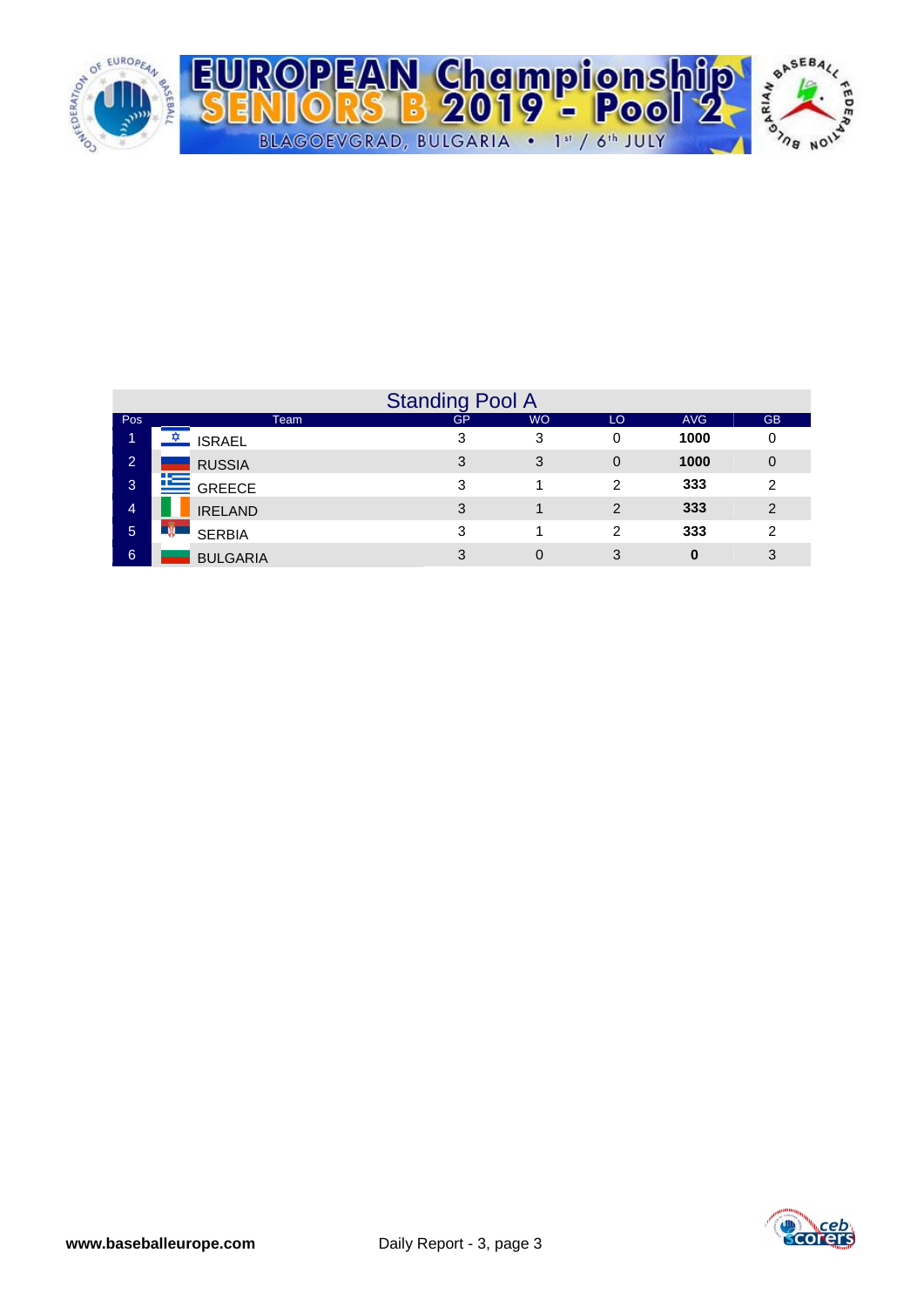



**Game Summary 7**



**Serbia (SRB) – Greece (GRE)**

**5 – 9**

Score by Innings R H E ------------------------------------------- GREECE.............. 320 001 201 - 9 9 0 SERBIA.............. 100 003 010 - 5 9 3

-------------------------------------------

Jul 03, 2019 at Blagoevgrad (Blagoevgrad)

**GREECE 9 (1-2)**

| Player         | AB       | R              | H.            | BI             | 2B            |           | 3B HR BB |   |          |          | SB CS HP | SH SF     |          | SO.           | <b>TBB</b> |          | KI GDP<br>------------------- | PO.           | A              | E.       |
|----------------|----------|----------------|---------------|----------------|---------------|-----------|----------|---|----------|----------|----------|-----------|----------|---------------|------------|----------|-------------------------------|---------------|----------------|----------|
| GOUOREN cf     | 4        | 3              | 3             |                | $\Omega$      |           |          |   |          |          | Ω        | U         | $\Omega$ |               | 0          | 0        | $\Omega$                      | $\mathcal{L}$ | $\Omega$       |          |
| SPILIOTIS 1f   | 4        |                | $\mathcal{L}$ | $\Omega$       | $\Omega$      | $\Omega$  | 0        |   | $\Omega$ | $\Omega$ | 0        | $\Omega$  | $\Omega$ |               | $\Omega$   |          | $\Omega$                      | $\mathcal{L}$ | $\Omega$       | $\Omega$ |
| ROULIS SS      | Κ        | $\mathfrak{D}$ | $\mathcal{P}$ | 1              | $\Omega$      | $\bigcap$ |          | 2 | $\Omega$ | $\Omega$ | O        | $\Omega$  | $\Omega$ | $\Omega$      | $\Omega$   | $\Omega$ | $\Omega$                      | $\Omega$      | 4              |          |
| SECHOPOULOS 1b | 5        | $\Omega$       | $\Omega$      | $\mathfrak{D}$ | $\Omega$      | $\Omega$  | $\Omega$ | 0 | $\Omega$ | $\Omega$ | 0        | $\Omega$  | $\Omega$ | $\mathcal{L}$ | $\Omega$   | $\Omega$ | 0                             | 6             |                |          |
| KOURTIS 3b     | 4        |                |               |                |               | $\Omega$  | 0        |   | $\Omega$ | $\Omega$ | 0        | $\Omega$  | 0        |               | 1          | $\Omega$ | $\Omega$                      | $\Omega$      | $\mathfrak{D}$ |          |
| MAESTRALES 2b  | 4        | U              | 0             |                | $\Omega$      | $\bigcap$ | $\Omega$ |   | $\Omega$ | $\Omega$ | $\Omega$ | $\bigcap$ | $\Omega$ | $\Omega$      | $\Omega$   | $\Omega$ | $\Omega$                      | 4             |                | $\cap$   |
| LES dh         |          |                | $\Omega$      | $\Omega$       | $\Omega$      | $\bigcap$ | $\Omega$ | 0 | 0        | $\Omega$ | O        | $\Omega$  | $\Omega$ |               | $\Omega$   | $\Omega$ | $\Omega$                      | 0             | $\Omega$       |          |
| KALIVAS rf     |          |                | $\Omega$      | $\Omega$       | $\Omega$      | $\Omega$  | 0        |   | 0        |          | O        | $\Omega$  | $\Omega$ | $\Omega$      | $\Omega$   | $\Omega$ | $\Omega$                      |               | $\Omega$       |          |
| LEKAS C        | 4        |                |               | $\Omega$       |               | $\bigcap$ | $\Omega$ | 0 | $\Omega$ | $\Omega$ | $\Omega$ | $\bigcap$ | $\Omega$ | $\mathcal{L}$ | $\Omega$   | $\Omega$ | $\cap$                        | 11            | $\Omega$       | $\Omega$ |
| KAMETAS p      |          |                | $\Omega$      | $\Omega$       | $\Omega$      | $\bigcap$ | $\Omega$ | 0 | $\Omega$ | $\Omega$ | O        | $\cap$    | $\Omega$ | $\cap$        | $\Omega$   | $\Omega$ | $\Omega$                      |               | $\mathbf{1}$   |          |
| ORFANAKOS p    | $\Omega$ | $\Omega$       | $\Omega$      | $\Omega$       | $\Omega$      | $\bigcap$ | $\Omega$ | 0 | $\Omega$ | $\Omega$ | $\Omega$ | $\Omega$  | $\Omega$ | $\Omega$      | $\Omega$   | $\Omega$ | $\Omega$                      | $\Omega$      | 3              |          |
| BOURDANIOTIS p | 0        | $\cap$         | $\Omega$      | $\Omega$       | $\Omega$      | $\bigcap$ | $\Omega$ | 0 | $\Omega$ | $\Omega$ | 0        | $\bigcap$ | $\Omega$ | $\Omega$      | $\Omega$   | $\Omega$ | $\Omega$                      | $\cap$        |                |          |
| KOUNTIS p      | $\Omega$ | ∩              | $\Omega$      | $\Omega$       | $\Omega$      | $\cap$    | $\Omega$ | 0 | $\Omega$ | $\Omega$ | $\Omega$ | $\cap$    | $\Omega$ | $\Omega$      | $\Omega$   | $\Omega$ | $\cap$                        | $\cap$        | $\Omega$       |          |
| Totals         | 35       | 9              | 9             | 7              | $\mathcal{P}$ |           | 2        | 7 | $\Omega$ | 2        | Ω        | O         | ∩        |               |            |          | O                             | 27            | 13             |          |

#### **SERBIA 5 (1-2)**

| Player<br>------------------------------                                                                                                                                                                                                                                                                                 |    |                          |         |                 |                |                                                    |                | AB R H BI 2B 3B HR BB SB CS HP SH SF SO IBB KL GDP PO A E |                      |                |              |              |                |                     |             |               |                |          |                   | ---------------- |                |                       |              |    |
|--------------------------------------------------------------------------------------------------------------------------------------------------------------------------------------------------------------------------------------------------------------------------------------------------------------------------|----|--------------------------|---------|-----------------|----------------|----------------------------------------------------|----------------|-----------------------------------------------------------|----------------------|----------------|--------------|--------------|----------------|---------------------|-------------|---------------|----------------|----------|-------------------|------------------|----------------|-----------------------|--------------|----|
| VUJOVICH Jo. rf 5 1                                                                                                                                                                                                                                                                                                      |    |                          | 2       | $\circ$         | $\circ$        | $\mathbf{1}$                                       | $\circ$        | $\circ$                                                   | $\Omega$             | $\mathbf{1}$   | $\circ$      | $\circ$      | $\circ$        | $\mathbf{1}$        |             | $\circ$       | $\Omega$       |          | $\circ$           | $\mathbf{1}$     | $\circ$        | $\Omega$              |              |    |
| BANJAC dh $2 \quad 1 \quad 1$                                                                                                                                                                                                                                                                                            |    |                          |         | $\overline{1}$  | $\Omega$       | $\Omega$                                           | $\Omega$       | $\Omega$                                                  | $\Omega$             | $\Omega$       | $\Omega$     | $\Omega$     | $\overline{1}$ | $\mathbf{1}$        |             | $\Omega$      | $\bigcirc$     |          | $\Omega$          | $\Omega$         | $\bigcirc$     | $\Omega$              |              |    |
| NINIC 2b                                                                                                                                                                                                                                                                                                                 |    | $0 \quad 0 \quad 0$      |         | $\Omega$        | $\circ$        | $\Omega$                                           | $\overline{0}$ | $\Omega$                                                  | $\Omega$             | $\Omega$       | $\Omega$     | $\Omega$     | $\Omega$       | $\Omega$            |             | $\Omega$      | $\bigcirc$     |          | $\Omega$          | $\Omega$         | $\bigcirc$     | $\Omega$              |              |    |
|                                                                                                                                                                                                                                                                                                                          |    |                          |         | $\circ$         | $\mathbf{1}$   | $\Omega$                                           | $\circ$        | 0                                                         | $\Omega$             | $\Omega$       | $\circ$      | $\Omega$     | $\Omega$       | $\Omega$            |             | $\Omega$      | $\bigcirc$     |          | $\Omega$          | $\Omega$         | $\overline{0}$ | $\Omega$              |              |    |
| MILOVANOVIC ph<br>SARAVOLAC pr/2b<br>TOMASIC ss/p<br>$\begin{array}{ccc} 4 & 0 & 1 \\ 4 & 0 & 0 \\ 1 & 0 & 0 \\ 0 & 0 & 1 \\ 0 & 0 & 1 \\ 0 & 0 & 0 \\ 0 & 0 & 0 \\ 0 & 0 & 0 \\ 0 & 0 & 0 \\ 0 & 0 & 0 \\ 0 & 0 & 0 \\ 0 & 0 & 0 \\ 0 & 0 & 0 \\ 0 & 0 & 0 \\ 0 & 0 & 0 \\ 0 & 0 & 0 \\ 0 & 0 & 0 \\ 0 & 0 & 0 \\ 0 & $ |    |                          |         | $\Omega$        | $\Omega$       | $\bigcirc$                                         | $\Omega$       | $\Omega$                                                  | $\Omega$             | $\Omega$       | $\Omega$     | $\Omega$     | $\Omega$       | $\Omega$            |             | $\Omega$      | $\bigcirc$     |          | $\Omega$          | $\Omega$         | $\bigcirc$     | $\Omega$              |              |    |
|                                                                                                                                                                                                                                                                                                                          |    |                          |         | $\Omega$        | $\circ$        | $\bigcirc$                                         | $\Omega$       | $\Omega$                                                  | $\Omega$             | $\Omega$       | $\Omega$     | $\Omega$     | $\bigcirc$     | $\mathbf{1}$        |             | $\Omega$      | $\bigcirc$     |          | $\Omega$          | 50               |                | $\mathbf{1}$          |              |    |
| $1f$ 4 1 3 2<br>3 1 1 2<br>MILADINOVI S 1f                                                                                                                                                                                                                                                                               |    |                          |         |                 | $\overline{1}$ | $\Omega$                                           | $\Omega$       | $\Omega$                                                  | $\Omega$             | $\overline{1}$ | $\Omega$     | $\Omega$     | $\Omega$       | $\Omega$            |             | $\Omega$      | $\bigcirc$     |          | $\Omega$          | $1 \quad 0$      |                | $\Omega$              |              |    |
| PHILLIPS 1b                                                                                                                                                                                                                                                                                                              |    |                          |         |                 | $\circ$        | $\bigcirc$                                         | $1 \quad 1$    |                                                           | $\Omega$             | $\Omega$       | $\Omega$     | $\Omega$     | $\Omega$       | $\mathfrak{D}$      |             | $\Omega$      | $\bigcirc$     |          | $\Omega$          | 5 <sub>2</sub>   |                | $\Omega$              |              |    |
| VASIC $2b/ss$ 3 0 0                                                                                                                                                                                                                                                                                                      |    |                          |         | $\Omega$        | $\Omega$       | $\Omega$                                           | $\Omega$       | $\mathbf{1}$                                              | $\bigcap$            | $\cap$         | $\Omega$     | $\Omega$     | $\Omega$       | $\mathfrak{D}$      |             | $\cap$        | $\bigcap$      |          | $\Omega$          | 3 <sup>4</sup>   |                | $\Omega$              |              |    |
| VUJOVICH Ja. 3b 2 0 0                                                                                                                                                                                                                                                                                                    |    |                          |         | $\Omega$        | $\Omega$       | $\Omega$                                           | $\Omega$       | $\Omega$                                                  | $\Omega$             | $\cap$         | $\Omega$     | $\Omega$     | $\Omega$       | $\mathbf{1}$        |             | $\Omega$      | $\Omega$       |          | $\Omega$          | $1 \quad 0$      |                | $\mathbf{1}$          |              |    |
| SIJACIC ph                                                                                                                                                                                                                                                                                                               |    | $1 \quad 0 \quad 0$      |         | $\Omega$        | $\Omega$       | $\Omega$                                           | $\Omega$       | $\Omega$                                                  | $\Omega$             | $\cap$         | $\Omega$     | $\Omega$     | $\Omega$       | $\Omega$            |             | $\Omega$      | $\Omega$       |          | $\Omega$          | $0 \quad 0$      |                | $\Omega$              |              |    |
| BADOVINAC 3b                                                                                                                                                                                                                                                                                                             |    | $1 \quad 0 \quad 0$      |         | $\Omega$        | $\Omega$       | $\Omega$                                           | $0 \quad 0$    |                                                           | $\Omega$             |                | $0 \quad 0$  | $\Omega$     | $\Omega$       | $\overline{1}$      |             | $\Omega$      | $\bigcirc$     |          | $\Omega$          | $0 \quad 0$      |                | $\Omega$              |              |    |
| 4 0 1<br>CVIJOVIC c                                                                                                                                                                                                                                                                                                      |    |                          |         | $\Omega$        | $\Omega$       | $\Omega$                                           | $0 \quad 0$    |                                                           | $\Omega$             |                | $0 \quad 0$  | $\Omega$     | $\Omega$       | $\mathfrak{D}$      |             | $\Omega$      | $\overline{1}$ |          | $\Omega$          | 7 <sup>3</sup>   |                | $\Omega$              |              |    |
|                                                                                                                                                                                                                                                                                                                          |    |                          |         |                 |                | $\begin{array}{ccccccccc}\n0 & 0 & 0\n\end{array}$ |                |                                                           | $\Omega$             |                | $0 \quad 1$  |              |                | $0 \quad 0 \quad 0$ |             | $0 \quad 0$   |                |          | $\Omega$          | $3 \quad 0$      |                | $\Omega$              |              |    |
| MILADINOVI M cf 3 0 0 0 0<br>ZIVIC p 0 0 0 0 0                                                                                                                                                                                                                                                                           |    |                          |         |                 |                | $\begin{array}{ccccccccc}\n0 & 0 & 0\n\end{array}$ |                |                                                           | $\Omega$             |                | $0 \quad 0$  | $\Omega$     |                | 0 <sub>0</sub>      |             | $\cap$ $\cap$ |                |          | $\Omega$          | $1 \quad 0$      |                | $\mathbf{1}$          |              |    |
| DUPOR p                                                                                                                                                                                                                                                                                                                  |    | $0\quad 0\quad 0\quad 0$ |         |                 | $\Omega$       | $\bigcirc$                                         | $0 \quad 0$    |                                                           | $\Omega$             | $\Omega$       | $\Omega$     | $\Omega$     | $\Omega$       | $\Omega$            |             | $\Omega$      | $\bigcirc$     |          | $\Omega$          | $\Omega$         | $\overline{1}$ | $\Omega$              |              |    |
| Totals                                                                                                                                                                                                                                                                                                                   | 33 |                          | $5 - 9$ | $\overline{5}$  | $\mathcal{L}$  | $\mathbf{1}$                                       | $\mathbf{1}$   | $\mathfrak{D}$                                            | $\Omega$             | $\mathfrak{D}$ | $\mathbf{1}$ | $\Omega$     |                | 111                 |             | $\Omega$      | $\mathbf{1}$   |          | $\Omega$          | 27 10            |                | 3                     |              |    |
| <b>GREECE Example</b>                                                                                                                                                                                                                                                                                                    |    |                          |         |                 |                |                                                    |                | IP H R ER BB SO WP HB BK IBB SH SF CI 2B 3B HR AB BF      |                      |                |              |              |                |                     |             |               |                |          |                   |                  |                |                       | FO GO        | NP |
| KAMETAS                                                                                                                                                                                                                                                                                                                  |    |                          |         | 4.0 3 1 1 1     |                |                                                    | 8              |                                                           | $0\quad 0$           |                | $0\quad 0$   |              | $\circ$        |                     | $1 \quad 0$ |               |                |          | $1\quad 1\quad 0$ |                  |                | 13 15 2 2             |              | 63 |
| ORFANAKOS W, 1-0 2.2 4 3 3 0 1 0 0 0 0 0 0 0 0 0 0 1 11 11 3 3                                                                                                                                                                                                                                                           |    |                          |         |                 |                |                                                    |                |                                                           |                      |                |              |              |                |                     |             |               |                |          |                   |                  |                |                       |              | 35 |
| BOURDANIOTIS                                                                                                                                                                                                                                                                                                             |    |                          |         |                 |                |                                                    |                | 1.1 1 1 0 0 1 0 1 0 0 0 0 0 1 0 0 5 6 1 2                 |                      |                |              |              |                |                     |             |               |                |          |                   |                  |                |                       |              | 18 |
| KOUNTIS                                                                                                                                                                                                                                                                                                                  |    |                          |         | $1.0 \quad 1$   |                | $0 \quad 0 \quad 1$                                | $\mathbf{1}$   |                                                           | $\Omega$<br>$\Omega$ | $\Omega$       | $\bigcirc$   |              | $\Omega$       | $\Omega$            | $\bigcirc$  |               | $\Omega$       | $\Omega$ |                   | $0 \t 4 \t 5$    |                | $\mathbf{1}$          | $\mathbf{1}$ | 21 |
| SERBIA                                                                                                                                                                                                                                                                                                                   |    |                          |         |                 |                |                                                    |                | IP H R ER BB SO WP HB BK IBB SH SF CI 2B 3B HR AB BF      |                      |                |              |              |                |                     |             |               |                |          |                   |                  |                |                       | FO GO        | NP |
| 6.0 7 7 6 3 5<br>ZIVIC L, 0-1                                                                                                                                                                                                                                                                                            |    |                          |         |                 |                |                                                    |                |                                                           | $1 \quad 0$          | $\circ$        |              | $\mathbf{0}$ | $\circ$        | $\circ$             | $\bigcirc$  |               |                |          |                   |                  |                | 2 0 1 24 27 4 6 82    |              |    |
| <b>DUPOR</b>                                                                                                                                                                                                                                                                                                             |    |                          |         |                 |                |                                                    |                | 0.2 0 1 1 4 0 1 0 0 1 0 0 0 0 0 0 0 2 6 1 1               |                      |                |              |              |                |                     |             |               |                |          |                   |                  |                |                       |              | 24 |
| TOMASIC                                                                                                                                                                                                                                                                                                                  |    |                          |         | $2.1$ 2 1 1 0 2 |                |                                                    |                |                                                           | $1 \quad 0$          | $\Omega$       |              |              |                |                     |             |               |                |          |                   |                  |                | 0 0 0 0 0 0 1 9 9 3 2 |              | 33 |
| Umpires - HP: CIBBA (FRA) 1B: JACOBELLI (IRL)<br>Scorers - ESTOQUERA Marina (ESP), HADJIYSKA (BUL) TC _ LARKIN Michael (RUS)<br>Start: 10:00 Time: 2:46 Attendance: 68<br>Weather: Sunny<br>Game notes:                                                                                                                  |    |                          |         |                 |                |                                                    |                |                                                           |                      |                |              |              |                |                     |             |               |                |          |                   |                  |                |                       |              |    |

ZIVIC faced 1 batter in the 7th.

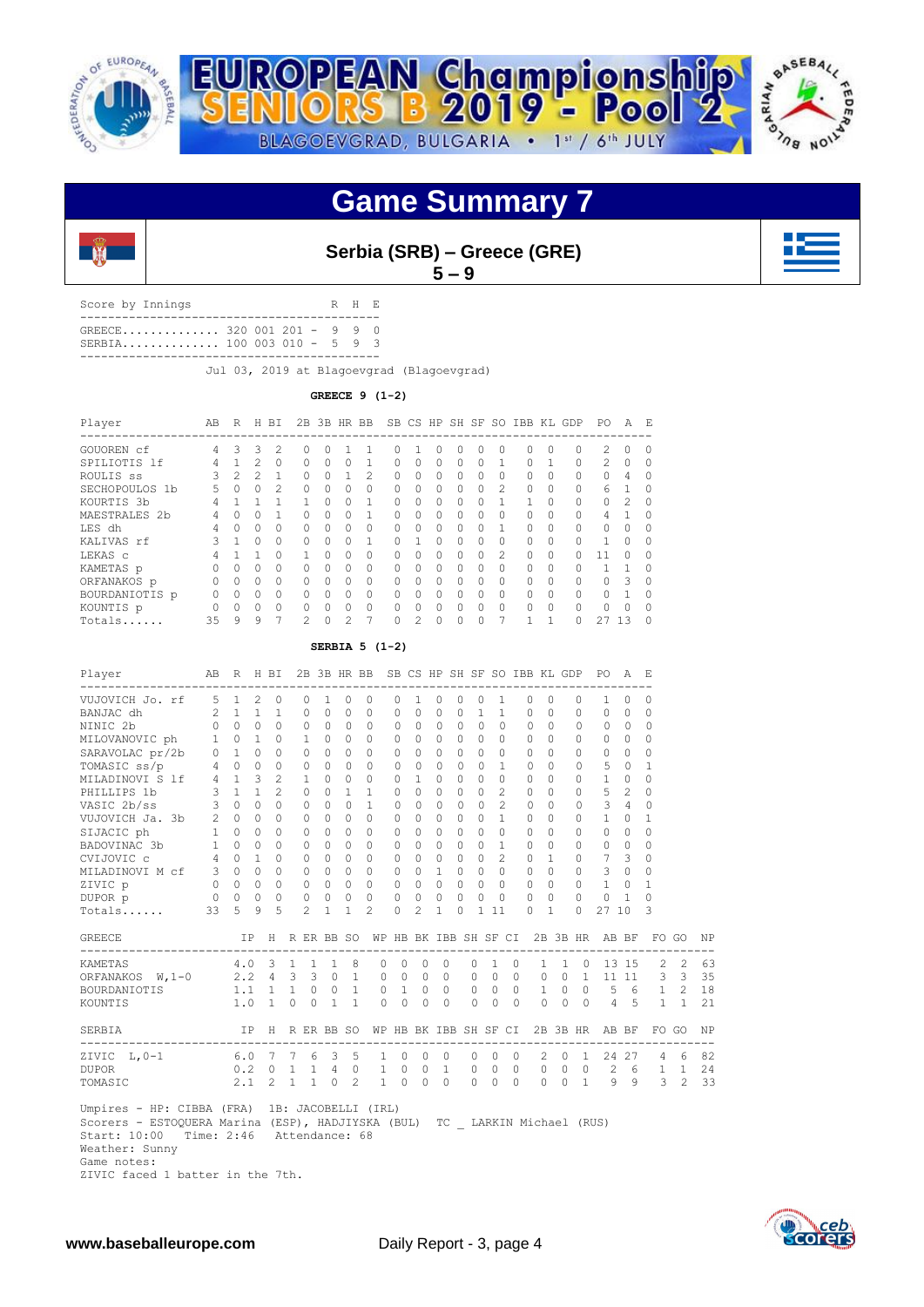



### **Game Summary 8**

### **Russia (RUS) – Ireland (IRL)**

**13 – 3**

Score by Innings R H E ----------------------------------------- IRELAND............. 101 000 1 - 3 3 3 RUSSIA.............. 112 126 X - 13 15 1 -----------------------------------------

Jul 03, 2019 at Blagoevgrad (Blagoevgrad)

#### **IRELAND 3 (1-2)**

| Player        | AB | R         | H            | BI             |          | 2B 3B HR BB  |          |              |   |          |                |           |         |                |          |                | SB CS HP SH SF SO IBB KL GDP | PO.            | A        | E.       |
|---------------|----|-----------|--------------|----------------|----------|--------------|----------|--------------|---|----------|----------------|-----------|---------|----------------|----------|----------------|------------------------------|----------------|----------|----------|
| DILLON SS     | 2  |           |              | 0              | O        | 0            | $\cup$   |              |   | Ω        |                |           |         | 2              | Ω        |                | 0                            | 2.             |          |          |
| MCGEE 1f      |    |           |              | $\Omega$       | $\Omega$ | 0            | $\Omega$ | $\Omega$     | Λ | $\Omega$ | 0              | $\Omega$  | 0       | $\mathcal{L}$  | $\Omega$ | $\Omega$       | 0                            | $\mathfrak{D}$ |          | $\Omega$ |
| COSGROVE 2b   |    |           |              |                | O        |              | $\Omega$ | $\Omega$     |   | $\Omega$ | $\Omega$       | $\cap$    |         |                | O        |                | 0                            |                | $\Omega$ |          |
| MCAULIFFE 3b  | 3  | $\Omega$  |              | $\Omega$       | $\Omega$ | <sup>0</sup> | $\Omega$ | $\Omega$     | ∩ | $\Omega$ | <sup>0</sup>   | $\bigcap$ | Ω       | $\mathfrak{D}$ | 0        | $\Omega$       | 0                            | $\Omega$       |          |          |
| SANTOIANNI rf | 2  | $\Omega$  | $\Omega$     | $\Omega$       | $\Omega$ | <sup>0</sup> | $\Omega$ | $\Omega$     |   | $\Omega$ | 0              | $\cap$    | 0       | $\mathfrak{D}$ | $\Omega$ | $\Omega$       | $\Omega$                     | $\Omega$       | 0        |          |
| GEOGHEGAN ph  |    |           | $\Omega$     | $\Omega$       | $\Omega$ | $\Omega$     | $\Omega$ | $\Omega$     |   | $\Omega$ |                | $\cap$    | Ω       | $\Omega$       | $\Omega$ | $\Omega$       | $\Omega$                     | $\Omega$       | $\Omega$ |          |
| CUEVAS 1b     | 3  | $\Omega$  | $\Omega$     | $\Omega$       | $\Omega$ | $\cap$       | $\Omega$ | <sup>0</sup> | ∩ | $\Omega$ | 0              | $\bigcap$ | $^{()}$ |                | $\Omega$ | $\Omega$       | $\Omega$                     | 4              | $\Omega$ |          |
| DOLAN dh      |    | $\cap$    | $\cap$       | 1              | $\Omega$ | $\cap$       | $\Omega$ | $\Omega$     |   | $\Omega$ | 0              |           |         | $\Omega$       | $\cap$   | $\Omega$       | $\Omega$                     | $\Omega$       | 0        |          |
| COLE c        |    | $\Omega$  | <sup>0</sup> | $\Omega$       | $\Omega$ | $\Omega$     | $\Omega$ | $\Omega$     |   | $\Omega$ | $\Omega$       | $\cap$    | Ω       |                | $\Omega$ | $\Omega$       | 0                            |                |          |          |
| FARRELL cf    | 2  | $\bigcap$ | $\Omega$     | $\Omega$       | $\Omega$ | $\cap$       | $\Omega$ | ∩            | ∩ | $\Omega$ | <sup>0</sup>   | $\cap$    | Ω       |                | 0        | $\Omega$       | 0                            | $\mathcal{L}$  | $\cap$   |          |
| HILLERT p     |    | $\Omega$  | $\Omega$     | $\Omega$       | $\Omega$ | $\cap$       | $\Omega$ | $\Omega$     |   | $\Omega$ | $\cap$         | $\cap$    | 0       | $\Omega$       | $\Omega$ | $\cap$         | $\Omega$                     | $\Omega$       | U        |          |
| MCNAMARA p    |    | $\Omega$  | <sup>0</sup> | $\Omega$       | $\Omega$ | $\cap$       | $\Omega$ | $\Omega$     |   | $\Omega$ | $\Omega$       | $\cap$    | 0       | $\Omega$       | $\Omega$ | $\Omega$       | $\Omega$                     | $\Omega$       | $\Omega$ |          |
| FERRATO p     | O  | $\Omega$  | $\Omega$     | $\Omega$       | $\Omega$ | $\cap$       | $\Omega$ | $\Omega$     | Λ | $\Omega$ | 0              | $\cap$    | O.      | $\Omega$       | $\Omega$ | $\Omega$       | $\Omega$                     | $\cap$         | $\Omega$ |          |
| Totals        | 23 | ς         | 3            | $\mathfrak{D}$ | $\Omega$ |              | $\cap$   | $\Omega$     |   | 0        | $\mathfrak{D}$ | $\cap$    |         | 12             | 0        | $\mathfrak{D}$ |                              | 18             | 4        |          |

#### **RUSSIA 13 (3-0)**

| Player                                                    | AB                    | R              |                | H BI          | 2B       |                | 3B HR BB                |                |                |                       |           |              |                                  |               |          |            |              | SB CS HP SH SF SO IBB KL GDP |                | PO.           | A              | F.             |                |           |
|-----------------------------------------------------------|-----------------------|----------------|----------------|---------------|----------|----------------|-------------------------|----------------|----------------|-----------------------|-----------|--------------|----------------------------------|---------------|----------|------------|--------------|------------------------------|----------------|---------------|----------------|----------------|----------------|-----------|
| CASTILLO SS                                               | 5                     | $\mathbf{1}$   | $\mathfrak{D}$ | 4             |          | $\cap$         | O.                      |                | <sup>0</sup>   | 0                     | 0         | <sup>0</sup> | $\Omega$                         |               | 3        |            | $\Omega$     |                              | $\Omega$       | $\mathcal{P}$ | $\mathcal{L}$  | 0              |                |           |
| VASILEV A. 1b                                             | 3                     | $\overline{1}$ |                | $\mathcal{L}$ |          | $\Omega$       | $\Omega$                | $\Omega$       | $\overline{1}$ | 0                     | $\Omega$  | $\Omega$     | $\begin{array}{c} \n\end{array}$ |               | 1        |            | $\bigcap$    | $\Omega$                     |                | 3             | $\overline{1}$ | 0              |                |           |
| VALIENTE 3b                                               | 5                     | $\overline{1}$ | 3              | 1             |          | $\mathbf{1}$   | $\Omega$                | $\mathbf{1}$   | $\Omega$       | 0                     | $\Omega$  | $\Omega$     | $\Omega$                         | $\Omega$      | $\Omega$ |            | $\Omega$     | $\Omega$                     |                | $\mathbf{1}$  | $\Omega$       | $\Omega$       |                |           |
| SOLER rf                                                  | 5                     | 2              | 3              | $\mathbf{1}$  |          | $\mathcal{L}$  | $\Omega$                | $\Omega$       | $\Omega$       | 0                     | 0         | $\Omega$     | $\begin{array}{c} \n\end{array}$ | $\Omega$      | $\Omega$ |            | $\Omega$     | $\Omega$                     | $\cap$         | $\mathbf{1}$  | $\Omega$       | 0              |                |           |
| VASILEV V. 1f                                             | $\overline{4}$        | $\mathcal{P}$  | $\mathbf{1}$   | $\Omega$      |          | $\Omega$       | 0                       | $\Omega$       | $\Omega$       | $\Omega$              | 0         | $\mathbf{1}$ | $\Omega$                         | $\Omega$      | 1        |            | $\Omega$     | $\Omega$                     | $\cap$         | $\mathbf{1}$  | $\Omega$       |                |                |           |
| CHERMOSHENTS dh                                           | 3                     | 2              | $\mathbf{1}$   | $\circ$       |          | $\Omega$       | 0                       | $\Omega$       | $\mathbf{1}$   | 0                     | $\Omega$  | 0            | $\Omega$                         | $\Omega$      | 1        |            | $\Omega$     | $\Omega$                     | $\cap$         | $\mathbf{0}$  | $\circ$        | 0              |                |           |
| MONAKHOV N. C                                             | $\overline{2}$        | $\Omega$       | $\Omega$       | 1             |          | $\Omega$       | 0                       | $\Omega$       | 1              | 0                     | 0         | $\Omega$     | $\Omega$                         |               | $\Omega$ |            | $\Omega$     | $\bigcap$                    | $\Omega$       | 11            | 1              | 0              |                |           |
| BULTE PINYA 2b                                            | $\mathbf{2}^{\prime}$ | 2              | $\mathbf{1}$   | $\mathcal{L}$ |          | $\Omega$       | 0                       | $\bigcap$      | 1              | 0                     | $\Omega$  | $\Omega$     | 1                                | $\Omega$      | $\Omega$ |            | $\Omega$     | $\Omega$                     |                | $\Omega$      | $\Omega$       | $\Omega$       |                |           |
| MONAKHOV M. cf                                            | $3 \quad 2$           |                | 3              | $\mathbf{1}$  |          | 1              | 0                       | $\Omega$       | 1              | 0                     | $\Omega$  | $\Omega$     | $\Omega$                         | $\Omega$      | $\Omega$ |            | $\Omega$     | $\Omega$                     | $\cap$         | $\mathbf{1}$  | $\Omega$       | $\Omega$       |                |           |
| LEONOV p                                                  | 0                     | $\Omega$       | $\Omega$       | $\Omega$      |          | $\Omega$       | $\Omega$                | $\Omega$       | $\Omega$       | 0                     | $\bigcap$ | $\Omega$     | $\Omega$                         | $\Omega$      | $\Omega$ |            | $\Omega$     | $\Omega$                     | $\cap$         | $\mathbf{1}$  | $\Omega$       | 0              |                |           |
| Totals                                                    |                       | 32 13 15 12    |                |               |          | 4              | 0                       | $\mathcal{L}$  | 5              | 0                     | $\Omega$  | $\mathbf{1}$ | 1                                | $\mathcal{L}$ | 6        |            | $\Omega$     | $\overline{1}$               | $\Omega$       | 21            | 4              |                |                |           |
| IRELAND                                                   |                       |                | IP             | H             |          |                | R ER BB SO              |                |                | WP HB BK IBB SH SF CI |           |              |                                  |               |          |            |              | 2B 3B HR                     |                |               | AB BF          | FO.            | GO             | <b>NP</b> |
| ----------------------------------<br>$L, 0-1$<br>HILLERT |                       | 4.0            |                | - 9           | 5        | 3 <sup>1</sup> | $\overline{\mathbf{3}}$ | $\overline{4}$ | 1              | $\Omega$              | $\Omega$  | $\Omega$     |                                  |               | $\Omega$ | $\Omega$   | $\mathbf{1}$ | $\circ$                      | $\overline{1}$ | 20            | 24             | $\overline{4}$ | 3              | 92        |
| MCNAMARA                                                  |                       | 1.1            |                | $5 \quad 8$   |          |                | 6 2                     | $\Omega$       | $\overline{2}$ | 1                     | $\Omega$  | 0            |                                  | $\circ$       | 2        | $\bigcirc$ |              | $2 \quad 0$                  | $\mathbf{1}$   |               | 8 1 3          | 3              | $\overline{1}$ | 51        |
| FERRATO                                                   |                       | 0.2            |                | 1             | $\Omega$ | $\Omega$       | $\Omega$                | $\mathfrak{D}$ | $\Omega$       | $\Omega$              | $\Omega$  | $\Omega$     |                                  | $\Omega$      | $\Omega$ | $\Omega$   | $\mathbf{1}$ | $\Omega$                     | $\Omega$       | 4             | 4              | $\Omega$       | $\Omega$       | 14        |
| RUSSIA                                                    |                       |                | IP             | H             |          |                | R ER BB SO              |                |                | WP HB BK IBB SH SF CI |           |              |                                  |               |          |            |              | 2B 3B HR                     |                |               | AB BF          |                | FO GO          | NP        |
| LEONOV<br>$W.1-0$                                         |                       | 7.0            |                | 3             | 3        | $\overline{2}$ |                         | 012            | $\mathbf{1}$   | $\mathfrak{D}$        | $\bigcap$ | $\Omega$     |                                  | 0             | 1        | $\bigcap$  | $\Omega$     | $\mathbf{1}$                 | $\Omega$       | 23            | 26             | 6              |                | 3 103     |

 Umpires - HP: KAROUNIS (GRE) 1B: AJDUKOVIC (SRB) 3B: JACOBELLI (IRL) Scorers - BOGDANOVA Aleksandrina (BUL), NELISSEN Huub (NED) TC - BOKERN Paul (NED)

Start: 13:30 Time: 2:30 Attendance: 47

 Weather: Sunny Game notes: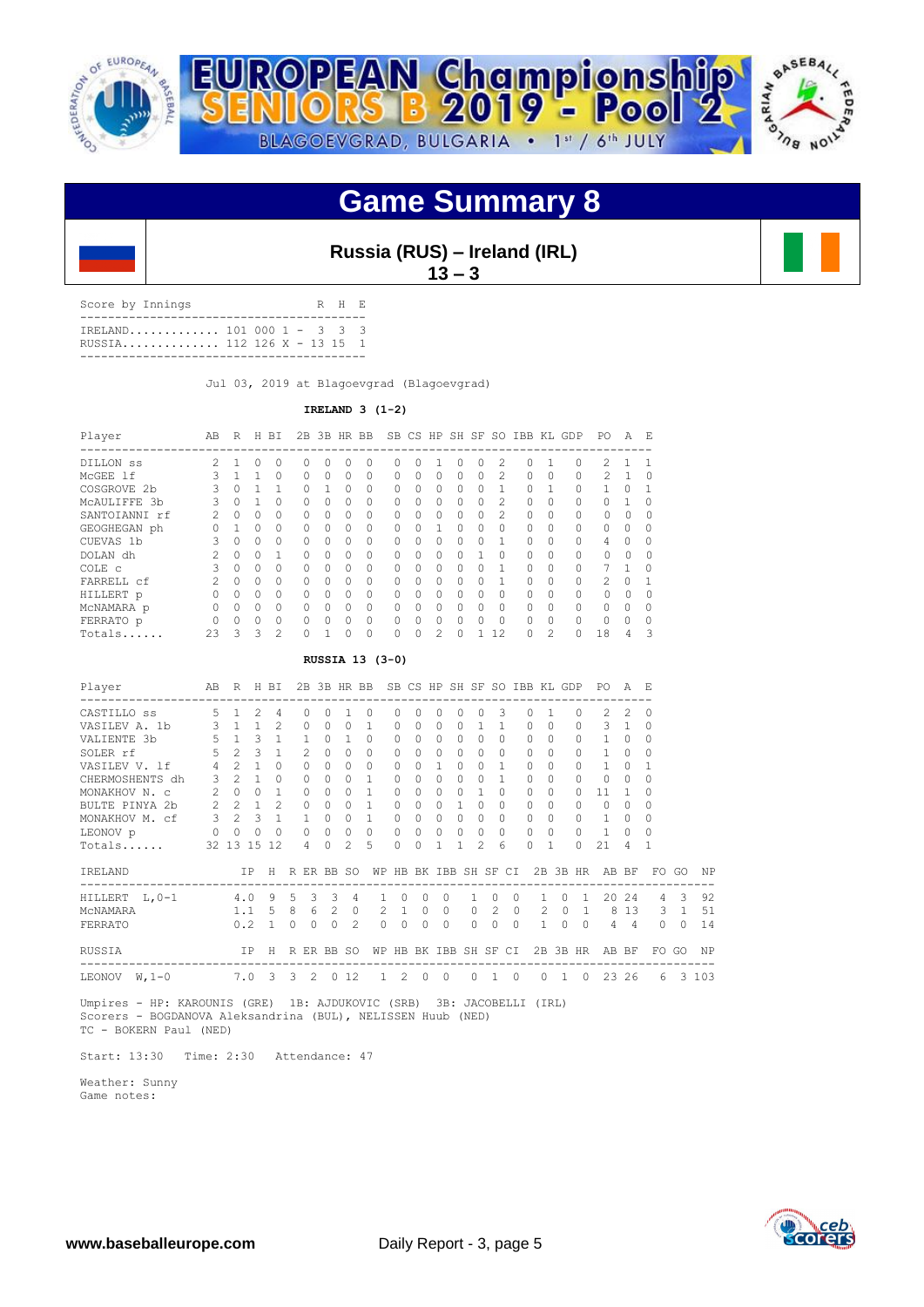

### **Game Summary 9**



**Israel (ISR) – Bulgaria (BUL) 8 – 0**

Score by Innings R H E ------------------------------------------- BULGARIA............. 000 000 000 - 0 2 2<br>ISRAEL.............. 000 100 70X - 8 9 1 ISRAEL.............. 000 100 70X - 8 9 1 -------------------------------------------

Jul 03, 2019 at Blagoevgrad (Blagoevgrad)

#### **BULGARIA 0 (0-3)**

| Player          | A <sub>B</sub> | R        | H. | <b>BT</b> |           |          | 2B 3B HR BB |               |              |              |          |              |          |               | SB CS HP SH SF SO IBB KL GDP |               |          | PO.           | A             | E.            |
|-----------------|----------------|----------|----|-----------|-----------|----------|-------------|---------------|--------------|--------------|----------|--------------|----------|---------------|------------------------------|---------------|----------|---------------|---------------|---------------|
| PETROV P. ss/p  | 4              | 0        | 0  | 0         |           | $^{(1)}$ | $\Omega$    |               | Ω            |              | O        | 0            | $\Omega$ |               | 0                            | 2             | 0        |               |               |               |
| ZHALTOV cf      | 3              | 0        |    | $\Omega$  | $\Omega$  | 0        | 0           | $\Omega$      | 0            | <sup>0</sup> | $\Omega$ | 0            | O        |               | Ω                            | $\Omega$      | $\Omega$ | 2             | $\Omega$      |               |
| CHERNOZEMSKY ph |                | 0        | 0  | 0         | $\Omega$  | 0        | 0           | 0             | $\Omega$     | ∩            | $\Omega$ | 0            | ∩        | <sup>n</sup>  | Ω                            | 0             | $\Omega$ | 0             | $\Omega$      |               |
| ANDONOV dh      |                | 0        | 0  | $\Omega$  | $\Omega$  | $\Omega$ | 0           | $\Omega$      | 0            | <sup>0</sup> | 0        | 0            | 0        | 0             | 0                            | $\Omega$      | $\Omega$ | 0             | $\Omega$      |               |
| NASSAPOV D. 2b  | Κ              | $\cap$   | 0  | $\Omega$  | $\Omega$  | U        | $\Omega$    | $\Omega$      | $\Omega$     | $\Omega$     | $\Omega$ | $\cap$       | $\Omega$ | $\cap$        | O                            | $\Omega$      | $\Omega$ | 6             | $\mathcal{P}$ | ∩             |
| DIMITROV 1b     |                | $\cap$   | 0  | $\Omega$  | $\Omega$  | U        | 0           |               | 0            | ∩            | 0        | <sup>0</sup> | ∩        |               | O                            |               |          | 6             | $\Omega$      | $\cap$        |
| DRAGOEV 3b      |                | $\Omega$ | 0  | $\Omega$  | $\Omega$  | U        | $\Omega$    | $\Omega$      | 0            | $\cap$       | O        | 0            | $\Omega$ |               | O                            | $\Omega$      | $\Omega$ | 0             | $\mathcal{P}$ |               |
| KARASHTRANOV 1f | $\mathcal{P}$  | $\cap$   | U  | $\Omega$  | $\Omega$  | U        | 0           | 1             | <sup>n</sup> | ∩            | $\cap$   | $\cap$       | $\Omega$ | $\mathcal{P}$ | 0                            | $\mathcal{D}$ | $\Omega$ | $\mathcal{P}$ | $\cap$        |               |
| SHOPSKI rf      |                | $\Omega$ | 0  | $\Omega$  | $\Omega$  | U        | $\Omega$    | $\Omega$      | $\Omega$     | $\cap$       | O        | $\cap$       | ∩        |               | O                            | $\Omega$      | $\cap$   |               |               |               |
| GEORGIEV G. C   |                | U        |    | $\Omega$  |           | U        | $\Omega$    | $\Omega$      | $\Omega$     |              | O        | $\Omega$     | $\Omega$ |               | O                            | $\Omega$      | 1        | 6             | $\cap$        |               |
| PETKOV p/ss     |                | U        | 0  | $\Omega$  | $\bigcap$ | U        | $\Omega$    | $\Omega$      | $\cap$       | $\cap$       | O        | $\cap$       | ∩        |               | Ω                            | $\cap$        | $\Omega$ | O             |               |               |
| Totals          | 28             | ∩        | 2  | $\Omega$  |           | Λ        | O           | $\mathcal{L}$ | Ω            |              | ∩        | O            | O        | 9             | O                            | 5             | 2        | 2.4           |               | $\mathcal{P}$ |

#### **ISRAEL 8 (3-0)**

| Player<br>_____________________________ | AB R H BI      |                |                |                |                            |                |                |                | 2B 3B HR BB SB CS HP SH SF SO IBB KL GDP<br>------------------- |                       |           |                |                |                |              |           |           |                            |          |                | PO.<br>___________________________   | A F.                    |                |                |    |
|-----------------------------------------|----------------|----------------|----------------|----------------|----------------------------|----------------|----------------|----------------|-----------------------------------------------------------------|-----------------------|-----------|----------------|----------------|----------------|--------------|-----------|-----------|----------------------------|----------|----------------|--------------------------------------|-------------------------|----------------|----------------|----|
| GLASSER 2b                              | 3              | $\mathbf{1}$   | $\mathbf{1}$   | $\Omega$       | $\Omega$                   |                | 0              | $\bigcap$      | $\mathfrak{D}$                                                  | 1.                    | $\Omega$  | $\Omega$       | $\Omega$       | $\Omega$       |              | $\Omega$  | $\Omega$  | $\Omega$                   |          | $\Omega$       | 3                                    | 3                       | $\Omega$       |                |    |
| PALLER 1f                               | 4              | $\mathbf{1}$   | $\mathbf{1}$   | 1              | 1                          |                | $\Omega$       | $\Omega$       | $\mathbf{1}$                                                    | $\Omega$              | $\Omega$  | $\Omega$       | $\Omega$       | $\Omega$       |              | 1         | $\bigcap$ | $\Omega$                   |          | $\cap$         | $\mathfrak{D}$                       | $\Omega$                | $\Omega$       |                |    |
| GAILEN cf                               | 5              | $\mathcal{L}$  | 3              | 1              |                            | $\mathcal{L}$  | 0              | $\bigcap$      | $\Omega$                                                        | 0                     | $\Omega$  | $\Omega$       | $\bigcap$      | $\Omega$       |              | $\Omega$  | $\bigcap$ | $\Omega$                   |          | $\cap$         | 4                                    | $\Omega$                | $\Omega$       |                |    |
| ROSENBAUM dh                            | 5              | $\circ$        | $\Omega$       | $\Omega$       |                            | $\Omega$       | 0              | $\Omega$       | $\Omega$                                                        | 0                     | $\Omega$  | 0              | $\Omega$       | $\Omega$       |              | 4         | $\Omega$  | $\mathfrak{D}$             |          | $\cap$         | $\Omega$                             | $\Omega$                | $\Omega$       |                |    |
| PENPRASE ss                             | $\overline{4}$ | $\cap$         | $\mathfrak{D}$ | $\mathcal{L}$  | 1                          |                | 0              | $\bigcap$      | $\Omega$                                                        | 0                     | $\bigcap$ | $\Omega$       | $\bigcap$      | $\Omega$       |              | $\Omega$  | $\Omega$  | $\Omega$                   |          | $\cap$         | 1                                    | 3                       | $\Omega$       |                |    |
| FABIAN 1b                               |                | $3 \quad 1$    | $\mathbf{1}$   | $\cap$         |                            | $\bigcap$      | 0              | $\cap$         | $\mathbf{1}$                                                    | 0                     | $\cap$    | $\Omega$       | $\bigcap$      | $\Omega$       |              | $\Omega$  | $\Omega$  | $\cap$                     |          | $\cap$         | 7                                    | $\Omega$                | $\Omega$       |                |    |
| GRILLO C                                | $\overline{c}$ | $\mathbf{1}$   | $\Omega$       | $\Omega$       | $\Omega$                   |                | 0              | $\Omega$       | $\Omega$                                                        | 0                     | $\Omega$  | $\mathbf{1}$   | 1              | $\Omega$       |              | $\Omega$  | $\Omega$  | $\Omega$                   |          | $\Omega$       | 6                                    | 1                       | $\Omega$       |                |    |
| WILLEN C                                | $\Omega$       | $\bigcap$      | $\Omega$       | 0              | $\Omega$                   |                | 0              | $\Omega$       | $\Omega$                                                        | 0                     | $\Omega$  | $\Omega$       | $\Omega$       | $\Omega$       |              | $\Omega$  | $\Omega$  | $\Omega$                   |          | <sup>0</sup>   | $\mathfrak{D}$                       | $\Omega$                | $\Omega$       |                |    |
| LOWENGART 3b                            | 2              | $\overline{1}$ | $\Omega$       | 0              | $\Omega$                   |                | 0              | $\Omega$       | $\Omega$                                                        | 0                     | $\Omega$  | $\mathbf{1}$   | $\overline{1}$ | $\Omega$       |              | $\Omega$  | $\Omega$  | $\bigcap$                  |          | $\cap$         | 1                                    | 1                       |                |                |    |
| ROSENBERG rf                            |                | $4 \quad 1$    | $\mathbf{1}$   | 4              | $\Omega$                   |                | 0              | 1              | $\Omega$                                                        | 0                     | $\Omega$  | $\Omega$       | $\Omega$       | $\Omega$       |              | $\Omega$  | $\Omega$  | $\Omega$                   |          | $\cap$         | 1                                    | $\Omega$                | $\Omega$       |                |    |
| SOREN p                                 | $\Omega$       | $\Omega$       | $\Omega$       | 0              | $\Omega$                   |                | 0              | $\Omega$       | $\Omega$                                                        | 0                     | $\bigcap$ | $\Omega$       | $\Omega$       | $\Omega$       |              | $\Omega$  | $\Omega$  | $\Omega$                   |          | <sup>0</sup>   | $\Omega$                             | $\Omega$                | $\Omega$       |                |    |
| PELMAN p                                |                | $0 \quad 0$    | $\Omega$       | $\Omega$       | $\Omega$                   |                | $\Omega$       | $\Omega$       | $\Omega$                                                        | $\Omega$              | $\Omega$  | $\Omega$       | $\Omega$       | $\Omega$       |              | 0         | $\cap$    | $\bigcap$                  |          | $\cap$         | $\Omega$                             | $\mathbf{1}$            | $\Omega$       |                |    |
| ROTHEM p                                | $\circ$        | $\Omega$       | $\Omega$       | $\Omega$       |                            | $\Omega$       | 0              | $\Omega$       | $\Omega$                                                        | 0                     | $\Omega$  | $\circ$        | $\Omega$       | $\Omega$       |              | $\Omega$  | $\Omega$  | $\bigcap$                  |          | $\Omega$       | $\mathbf{0}$                         | $\Omega$                | $\Omega$       |                |    |
| Totals                                  | 32             | 8              | 9              | 8              |                            | 4              | 0              | 1              | $\overline{4}$                                                  | 1.                    | $\Omega$  | $\mathfrak{D}$ | $\mathcal{D}$  | $\Omega$       |              | 5         | $\Omega$  | $\mathfrak{D}$             |          | $\Omega$       | 27                                   | 9                       | 1              |                |    |
| BULGARIA                                |                |                | TP             |                | H R ER BB SO               |                |                |                |                                                                 | WP HB BK IBB SH SF CI |           |                |                |                |              |           |           | 2B 3B HR                   |          |                | AB BF                                |                         |                | FO GO          | NP |
| PETKOV L, 0-1                           | 6.05           |                |                |                | 7                          |                | 5 <sub>4</sub> | $\overline{4}$ | $\Omega$                                                        | $\overline{1}$        | $\Omega$  | $\circ$        |                | $\overline{2}$ | $\Omega$     | $\Omega$  |           | $\overline{2}$<br>$\Omega$ |          | $\overline{1}$ |                                      | 22 29                   | 8              | $-5$           | 92 |
| PETROV P.                               |                | 2.0            |                | $\overline{4}$ | $\overline{1}$             | $\overline{1}$ | $\Omega$       | $\mathbf{1}$   | $\Omega$                                                        | $\overline{1}$        | $\Omega$  | $\Omega$       |                | $\Omega$       | $\Omega$     | $\Omega$  |           | $2^{\circ}$<br>$\Omega$    |          | $\Omega$       |                                      | 10 11                   | $\overline{4}$ | $\mathbf{1}$   | 32 |
| ISRAEL<br>__________________________    |                |                | IP             | H              | R ER BB SO<br>------------ |                |                |                |                                                                 | WP HB BK IBB SH SF CI |           |                |                |                |              |           |           | 2B 3B HR                   |          |                | AB BF<br>--------------------------- |                         | $_{\rm FO}$    | GO             | NP |
| SOREN $W, 1-0$                          |                | 7.0            |                | $\overline{2}$ | $\circ$                    | $\Omega$       | $\mathcal{L}$  | 7              | 1                                                               | $\Omega$              | $\Omega$  | $\Omega$       |                | $\Omega$       | $\Omega$     | $\bigcap$ |           | $\mathbf{1}$<br>$\Omega$   |          | $\bigcap$      | 22.2                                 | 2.4                     | 8              | $\overline{4}$ | 81 |
| PELMAN                                  |                | 1.0            |                | $\Omega$       | $\mathbf{0}$               | $\mathbf{0}$   | $\circ$        | $\mathbf{1}$   | $\circ$                                                         | $\circ$               | $\circ$   | $\circ$        |                | $\circ$        | $\mathbf{0}$ | $\Omega$  |           | $\circ$<br>$\circ$         |          | $\circ$        | 3                                    | $\overline{\mathbf{3}}$ | $\mathbf{1}$   | 1              | 8  |
| <b>ROTHEM</b>                           |                | 1.0            |                | 0              | $\Omega$                   | $\Omega$       | $\Omega$       | $\mathbf{1}$   | $\Omega$                                                        | $\Omega$              | $\Omega$  | $\Omega$       |                | $\Omega$       | $\Omega$     | $\Omega$  |           | $\Omega$                   | $\Omega$ | $\Omega$       | 3                                    | 3                       | 1              | 1              | 6  |

 Umpires - HP: GREBENNIKOV (RUS) 1B: AJDUKOVIC (SRB) Scorers - ESTOQUERA Marina (ESP), NELISSEN Huub (NED) TC - SERSEN Zlatko (CRO) Start: 17:00 Time: 2:05 Attendance: 50

 Weather: Sunny Game notes:

PETKOV faced 6 batters in the 7th.

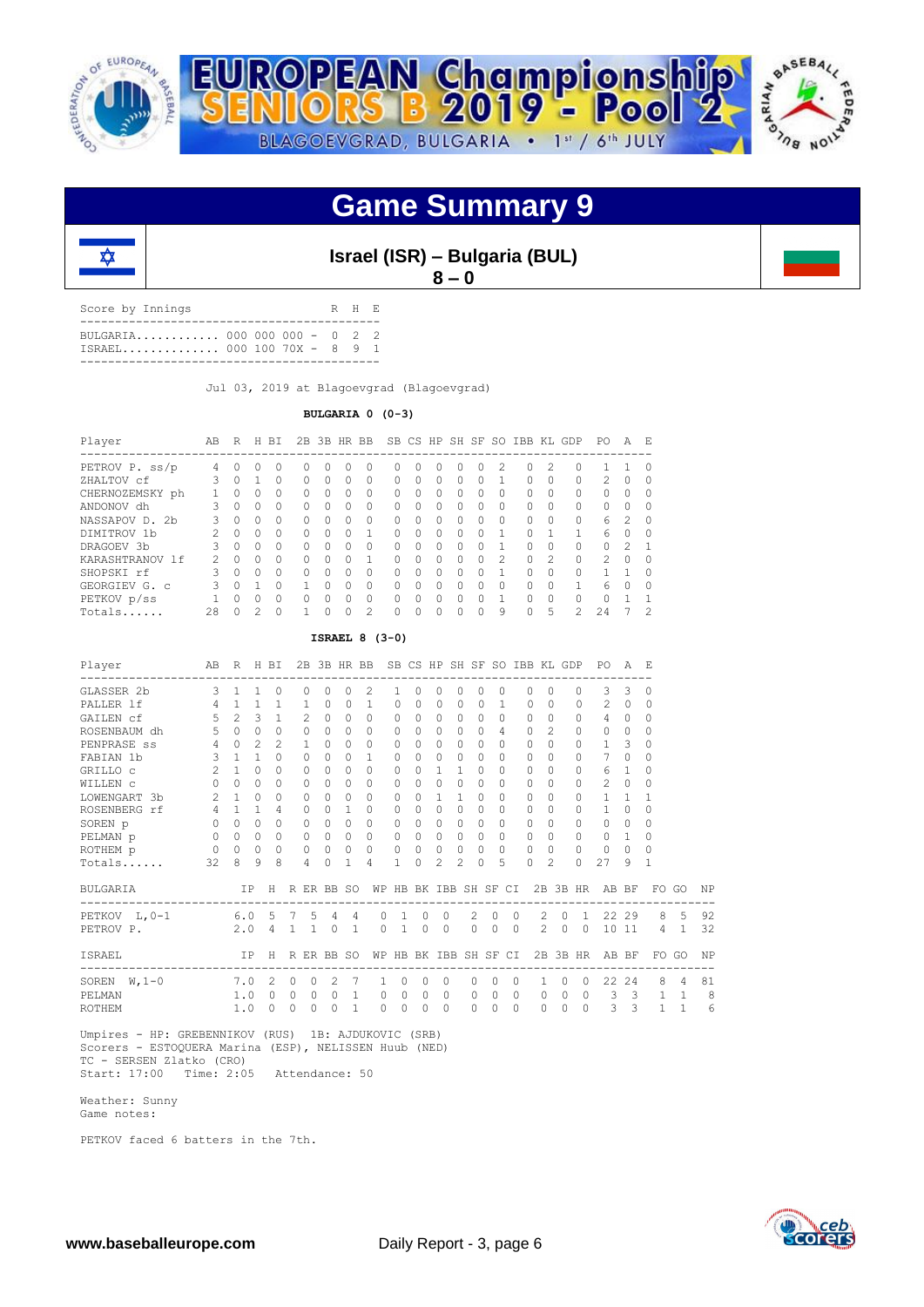

# **Technical Appointments**

### **Thursday 4th July**

| Game            | At time | <b>Venue</b>                 | Group | <b>Home team</b>               |                      |   | <b>Visiting team</b>     |
|-----------------|---------|------------------------------|-------|--------------------------------|----------------------|---|--------------------------|
| 10              | 10:00   | Blagoevgrad                  |       | <b>Greece</b>                  | 垤                    | H | <b>Ireland</b>           |
| <b>Umpires:</b> |         | Djordje Ajdukovic (SRB)      |       | German Grebennikov (RUS)       |                      |   | Daniel Wroblewski (ISR)  |
| <b>Scorers:</b> |         | Gergana Hadjiyska (BUL)      |       | Huub Nelissen (NED)            |                      |   |                          |
| T.C.:           |         | Paul Bokern (NED)            |       |                                |                      |   |                          |
|                 |         |                              |       |                                |                      |   |                          |
| Game            | At time | <b>Venue</b>                 | Group | <b>Home team</b>               |                      |   | <b>Visiting team</b>     |
| 11              | 13:30   | Blagoevgrad                  |       | <b>Israel</b>                  | $\frac{1}{\sqrt{2}}$ |   | <b>Russia</b>            |
| <b>Umpires:</b> |         | Damiano Jacobelli (IRL)      |       | Dimitris Karounis (GRE)        |                      |   | German Grebennikov (RUS) |
| <b>Scorers:</b> |         | Aleksandrina Bogdanova (BUL) |       | Marina Estoquera Beltran (ESP) |                      |   |                          |
| T.C.:           |         | Zlatko Sersen (CRO)          |       |                                |                      |   |                          |
|                 |         |                              |       |                                |                      |   |                          |
| Game            | At time | <b>Venue</b>                 | Group | <b>Home team</b>               |                      |   | <b>Visiting team</b>     |
| 12              | 17.00   | <b>Rlagoovarad</b>           |       | <b>Sarhis</b>                  | $-\frac{20}{100}$    |   | <b>Rulgaria</b>          |

|          | 17:00 | Blagoevgrad                    | Serbia <b>Experience</b> | <b>Bulgaria</b>         |
|----------|-------|--------------------------------|--------------------------|-------------------------|
| Umpires: |       | Cibba (FRA)                    | Daniel Wroblewski (ISR)  | Dimitris Karounis (GRE) |
| Scorers: |       | Marina Estoguera Beltran (ESP) | Huub Nelissen (NED)      |                         |
| T.C.:    |       | Michael Larkin (RUS)           |                          |                         |